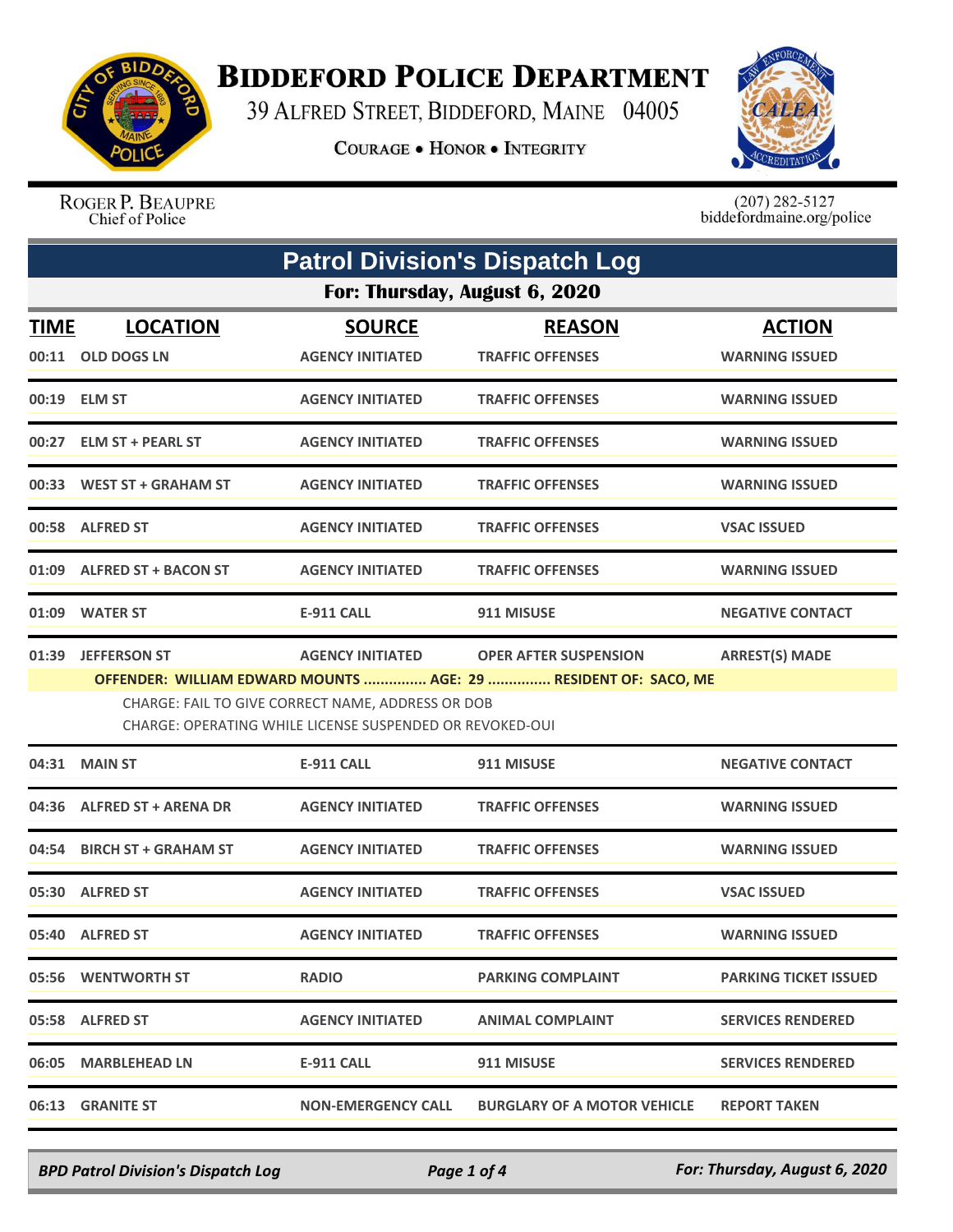| <b>TIME</b> | <b>LOCATION</b>                | <b>SOURCE</b>             | <b>REASON</b>              | <b>ACTION</b>               |
|-------------|--------------------------------|---------------------------|----------------------------|-----------------------------|
|             | 08:08 WEST ST                  | <b>AGENCY INITIATED</b>   | <b>TRAFFIC OFFENSES</b>    | <b>WARNING ISSUED</b>       |
|             | 08:12 ENDLESS SUMMER LN        | <b>NON-EMERGENCY CALL</b> | <b>THEFT</b>               | <b>REPORT TAKEN</b>         |
|             | 08:20 WEST ST                  | <b>AGENCY INITIATED</b>   | <b>TRAFFIC OFFENSES</b>    | <b>WARNING ISSUED</b>       |
|             | 08:27 WEST ST                  | <b>AGENCY INITIATED</b>   | <b>TRAFFIC OFFENSES</b>    | <b>WARNING ISSUED</b>       |
|             | 08:35 HILL ST                  | <b>NON-EMERGENCY CALL</b> | <b>DISTURBANCE / NOISE</b> | <b>WARNING ISSUED</b>       |
|             | 08:45 OAK RIDGE RD             | <b>AGENCY INITIATED</b>   | <b>TRAFFIC OFFENSES</b>    | <b>WARNING ISSUED</b>       |
|             | 08:48 SULLIVAN ST              | <b>NON-EMERGENCY CALL</b> | <b>ANIMAL COMPLAINT</b>    | <b>SERVICES RENDERED</b>    |
|             | 08:57 MAIN ST                  | <b>AGENCY INITIATED</b>   | <b>PAPERWORK</b>           | <b>PAPERWORK NOT SERVED</b> |
|             | 09:02 POOL ST                  | <b>AGENCY INITIATED</b>   | <b>ANIMAL COMPLAINT</b>    | <b>SERVICES RENDERED</b>    |
|             | 09:06 POOL ST                  | <b>AGENCY INITIATED</b>   | <b>TRAFFIC OFFENSES</b>    | <b>WARNING ISSUED</b>       |
|             | 09:17 POOL ST                  | <b>AGENCY INITIATED</b>   | <b>TRAFFIC OFFENSES</b>    | <b>VSAC ISSUED</b>          |
|             | 09:18 ALFRED ST + RAY          | <b>AGENCY INITIATED</b>   | <b>TRAFFIC OFFENSES</b>    | <b>WARNING ISSUED</b>       |
|             | 09:24 POOL ST                  | <b>AGENCY INITIATED</b>   | <b>ANIMAL COMPLAINT</b>    | <b>SERVICES RENDERED</b>    |
|             | 09:40 POOL ST                  | <b>AGENCY INITIATED</b>   | <b>TRAFFIC OFFENSES</b>    | <b>VSAC ISSUED</b>          |
|             | 09:58 PRECOURT ST + BAKERS WAY | <b>AGENCY INITIATED</b>   | <b>TRAFFIC OFFENSES</b>    | <b>WARNING ISSUED</b>       |
|             | 09:59 POOL ST                  | <b>AGENCY INITIATED</b>   | <b>TRAFFIC OFFENSES</b>    | <b>VSAC ISSUED</b>          |
|             | 10:08 GRAHAM ST + HERRING AVE  | <b>NON-EMERGENCY CALL</b> | <b>ARTICLES LOST/FOUND</b> | <b>SERVICES RENDERED</b>    |
|             | 10:09 FOAV CT + BACON ST       | <b>AGENCY INITIATED</b>   | <b>TRAFFIC OFFENSES</b>    | <b>WARNING ISSUED</b>       |
|             | 10:19 POOL ST                  | <b>AGENCY INITIATED</b>   | <b>TRAFFIC OFFENSES</b>    | <b>VSAC ISSUED</b>          |
|             | <b>10:25 WENTWORTH ST</b>      | <b>NON-EMERGENCY CALL</b> | <b>CHECK WELFARE</b>       | <b>SERVICES RENDERED</b>    |
|             | 10:42 CLIFFORD ST              | <b>AGENCY INITIATED</b>   | <b>TRAFFIC OFFENSES</b>    | <b>WARNING ISSUED</b>       |
|             | 10:49 POOL ST                  | <b>AGENCY INITIATED</b>   | <b>TRAFFIC OFFENSES</b>    | <b>VSAC ISSUED</b>          |
|             | 11:08 POOL ST                  | <b>AGENCY INITIATED</b>   | <b>TRAFFIC OFFENSES</b>    | <b>VSAC ISSUED</b>          |
|             | 11:16 HORRIGAN CT              | <b>OTHER</b>              | <b>CODES ENFORCEMENT</b>   | <b>REPORT TAKEN</b>         |
|             | 11:35 HILL ST                  | <b>AGENCY INITIATED</b>   | <b>TRAFFIC OFFENSES</b>    | <b>WARNING ISSUED</b>       |

*BPD Patrol Division's Dispatch Log Page 2 of 4 For: Thursday, August 6, 2020*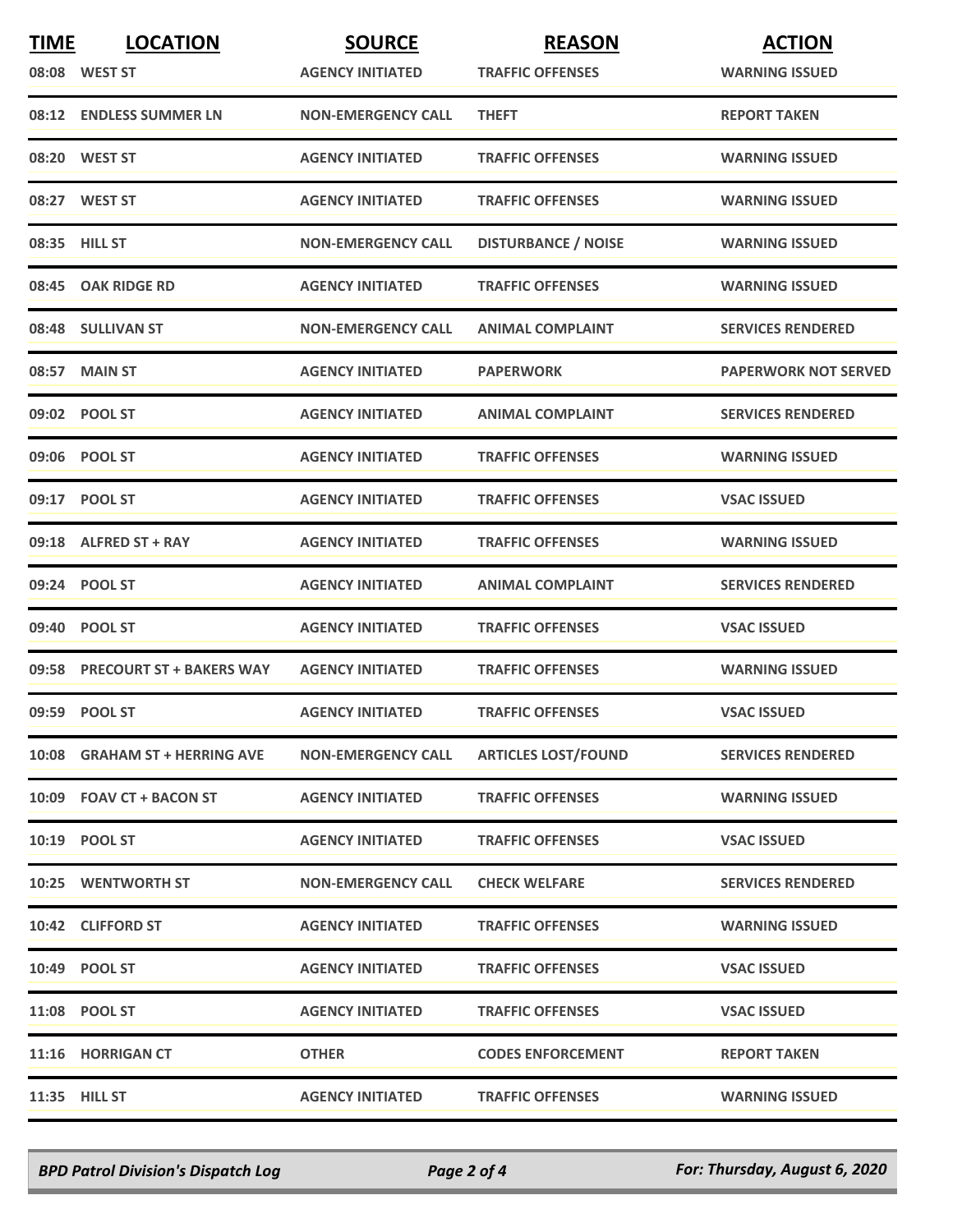| <b>TIME</b> | <b>LOCATION</b>                        | <b>SOURCE</b>                                                     | <b>REASON</b>                                                     | <b>ACTION</b>             |
|-------------|----------------------------------------|-------------------------------------------------------------------|-------------------------------------------------------------------|---------------------------|
|             | 12:14 SOUTH ST                         | <b>WALK-IN AT STATION</b>                                         | <b>THEFT</b>                                                      | <b>REPORT TAKEN</b>       |
|             | 12:15 ELM ST                           | <b>E-911 CALL</b>                                                 | <b>TRESPASSING</b>                                                | <b>GONE ON ARRIVAL</b>    |
|             | 12:18 ALFRED ST + RAY ST               | <b>AGENCY INITIATED</b>                                           | <b>TRAFFIC OFFENSES</b>                                           | <b>WARNING ISSUED</b>     |
|             | 12:42 MAIN ST                          | <b>WALK-IN AT STATION</b>                                         | <b>ARTICLES LOST/FOUND</b>                                        | <b>REPORT TAKEN</b>       |
|             | 12:45 ALFRED ST                        | <b>AGENCY INITIATED</b>                                           | <b>TRAFFIC OFFENSES</b>                                           | <b>VSAC ISSUED</b>        |
|             | 13:00 PROSPECT ST                      | <b>E-911 CALL</b>                                                 | 911 MISUSE                                                        | <b>SERVICES RENDERED</b>  |
|             | 13:08 WELLSPRING RD                    | <b>AGENCY INITIATED</b>                                           | <b>TRAFFIC OFFENSES</b>                                           | <b>VSAC ISSUED</b>        |
|             | 13:16 HILL ST                          | <b>NON-EMERGENCY CALL</b>                                         | <b>ARTICLES LOST/FOUND</b>                                        | <b>SERVICES RENDERED</b>  |
|             | 13:23 MARBLEHEAD LN                    | <b>AGENCY INITIATED</b>                                           | <b>RIVER PATROL OFFENSES</b>                                      | <b>WARNING ISSUED</b>     |
|             | 13:27 MAIN ST + WASHINGTON ST          | <b>AGENCY INITIATED</b>                                           | <b>TRAFFIC OFFENSES</b>                                           | <b>WARNING ISSUED</b>     |
|             | 13:30 WENTWORTH ST                     | <b>NON-EMERGENCY CALL</b>                                         | <b>SUSPICION</b>                                                  | <b>SERVICES RENDERED</b>  |
|             | <b>13:42 FORTUNES ROCKS RD</b>         | <b>NON-EMERGENCY CALL</b>                                         | 911 MISUSE                                                        | <b>SERVICES RENDERED</b>  |
|             | 13:48 ELM ST                           |                                                                   | NON-EMERGENCY CALL VIOL OF BAIL CONDITIONS                        | <b>ARREST(S) MADE</b>     |
|             |                                        |                                                                   | OFFENDER: JOSEPH LEE EASTMAN  AGE: 35  RESIDENT OF: BIDDEFORD, ME |                           |
|             | CHARGE: VIOLATING CONDITION OF RELEASE | CHARGE: REFUSING TO SUBMIT TO ARREST OR DETENTION, PHYSICAL FORCE |                                                                   |                           |
|             | 13:52 HILL ST                          | <b>AGENCY INITIATED</b>                                           | <b>TRAFFIC OFFENSES</b>                                           | <b>VSAC ISSUED</b>        |
|             | 14:14 WASHINGTON ST                    | <b>NON-EMERGENCY CALL</b>                                         | <b>SUSPICION</b>                                                  | <b>SERVICES RENDERED</b>  |
|             | 14:15 WEST ST                          | <b>NON-EMERGENCY CALL</b>                                         | <b>TRESPASSING</b>                                                | <b>FIELD INTERVIEW</b>    |
|             | 14:21 YATES ST                         | <b>NON-EMERGENCY CALL</b>                                         | <b>ALL OTHER</b>                                                  | <b>SERVICES RENDERED</b>  |
|             | 14:22 POOL ST                          | E-911 CALL                                                        | 911 MISUSE                                                        | <b>DISPATCH HANDLED</b>   |
|             | 15:08 SHOPS WAY                        | E-911 CALL                                                        | 911 MISUSE                                                        | <b>NO ACTION REQUIRED</b> |
|             | 15:23 ALFRED ST                        | <b>WALK-IN AT STATION</b>                                         | <b>INSPECTION PERMIT</b>                                          | <b>SERVICES RENDERED</b>  |
|             | 15:33 JEFFERSON ST + CRESCENT ST       | <b>AGENCY INITIATED</b>                                           | <b>ASSIST OTHER AGENCY</b>                                        | <b>SERVICES RENDERED</b>  |
|             | <b>15:39 MAIN ST</b>                   | <b>NON-EMERGENCY CALL</b>                                         | <b>VIOL OF BAIL CONDITIONS</b>                                    | <b>UNFOUNDED</b>          |
|             | <b>16:20 BERNARD AVE</b>               | <b>NON-EMERGENCY CALL</b>                                         | <b>CRIMINAL MISCHIEF</b>                                          | <b>REPORT TAKEN</b>       |

*BPD Patrol Division's Dispatch Log Page 3 of 4 For: Thursday, August 6, 2020*